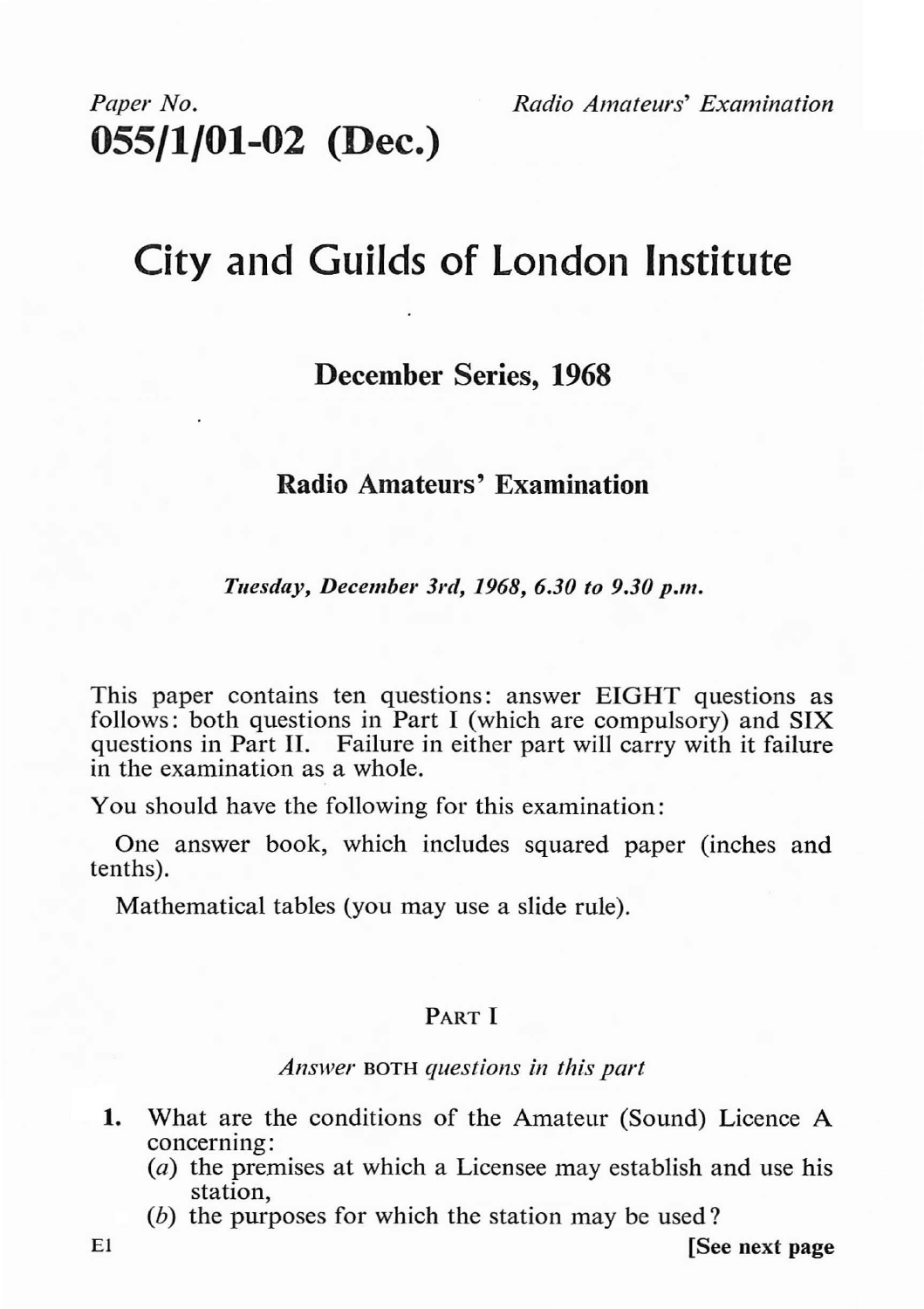- **2.** Describe with the aid of diagrams ONE example of each of the following devices suitable for use in reducing interference by amateur sound transmitters to broadcast reception (sound and television):
	- (a) a high pass filter,
	- (b) a low pass filter,
	- (c) a mains filter.

In what circumstances would each be used and where would it be installed?

### **PART** II

**3.** What is meant by:

- $(a)$  a permanent magnet.
- $(b)$  an electromagnet?

With the aid of diagrams explain the construction and action of *either* an electromagnetic relay *or* a moving coil loudspeaker.

- **4.** With the aid of diagrams describe the working of a voltage stabilised thermionic valve or semi-conductor power pack suitable for supplying power to the oscillator stage of an amateur radio transmitter.
- **5.** Describe the construction and operation of an absorption wavemeter for use in the frequency range  $1.5$  MHz to  $30$  MHz. Explain how it can be used for the detection of emissions from a transmitter.
- **6** Describe THREE methods of coupling two tuned radio frequency circuits. Explain with the aid of sketch curves how the degree of coupling affects the frequency response.

Why is a band-pass characteristic desirable in the case of i.f. transformers in superheterodyne sound receivers?

7 Draw the circuit diagram of a valve or transistor tuned radio frequency receiver having stages of both r.f. and a.f. amplification and capable of the reception of continuous wave morse signals (type Al emissions).

Explain the working of the receiver when receiving type Al emissions and say why precautions must be taken to ensure that interference is not caused to other nearby receivers.